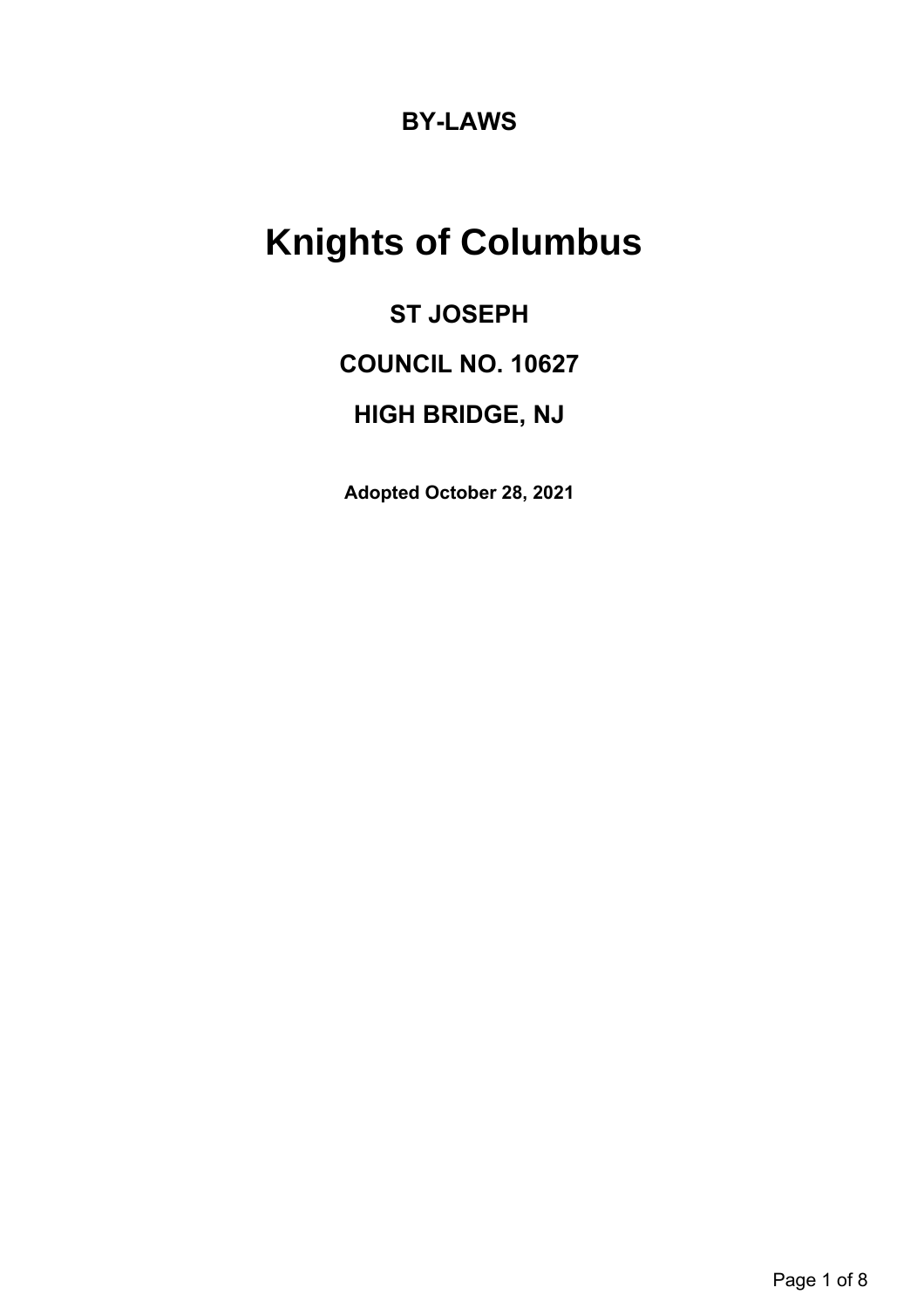# **BY-LAWS**

### **ARTICLE I**

Section 1. This Council shall be known as ST JOSEPH COUNCIL NO. 10627, Knights of Columbus.

Section 2. The initiation fee shall be 15.00 except that for applicants under 26 years of age it shall not exceed 10.00 and for Priests and religious it shall be nil.

Section 3. Each member shall pay annual dues. The annual dues of members shall be 48.00,except honorary members who shall pay the sum of State and Supreme Council per capita charges and levies, and honorary life members who shall pay nothing. A reduced rate of dues for insured members under 26 years of age may be established, but it shall not be less than 3.00 per year. Except as stated above, the dues of associate and insurance members shall be the same..

Section 4. The Financial Secretary shall receive annual compensation, payable in quarterly installments at the end of each quarter, from the council an amount equal to 10 percent of the moneys collected on account of dues from both insurance and associate members.

# **ARTICLE II - Elections**

Section 1. The annual election of officers shall take place at a council meeting held between May 1 and June 15 of each fraternal year. At least two months before the annual election, the Grand Knight shall appoint a Nominating Committee of three who shall prepare a slate of candidates for the elective council offices. This slate shall be presented to the council not later than the council meeting preceding the meeting at which annual elections are to take place. Other nominations may be made from the floor and nominations may not be closed until the election meeting has convened and the members are ready to ballot.

Section 2. The election of officers shall be by ballot and a majority of all votes cast shall be necessary to elect. When only one candidate is proposed for a particular office and no further nominations have been made from the floor, the presiding Grand Knight shall declare the individual elected by acclamation. Voting by absentee ballot is prohibited.

Section 3. The Grand Knight shall appoint two members to act as Tellers. After all who are entitled to do so have voted, the ballot shall be declared closed and the Tellers shall then proceed to count the votes in full view of the Council. One of the Tellers shall examine eachballot singly and pass the same to his associate, who shall read aloud the name or names written or printed on all legal ballots. The Recorder shall tally the same and the result thereof shall be announced by the Grand Knight.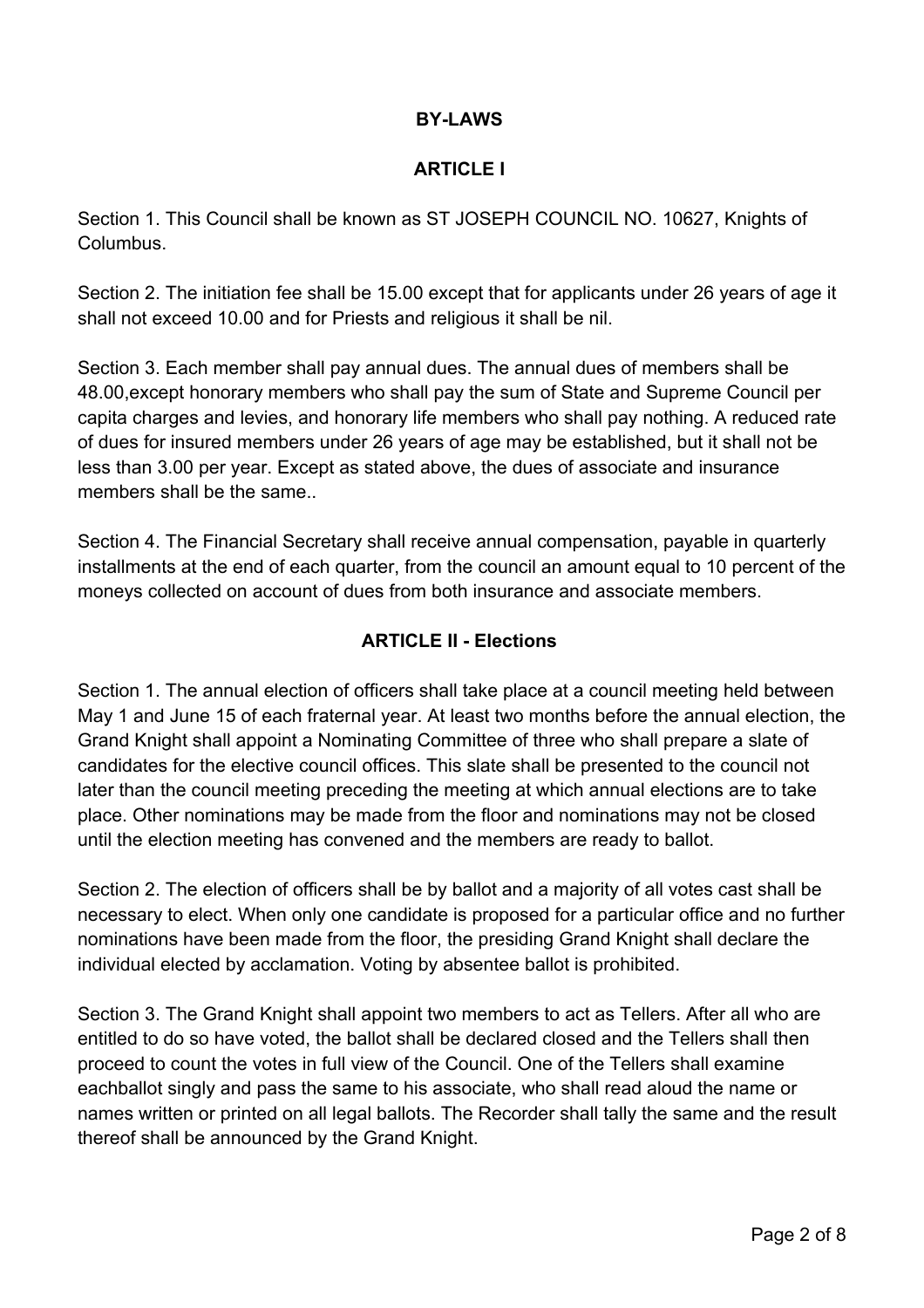Section 4. Each officer elected must qualify and fill the office to which he is chosen, with or without installation, at the first council meeting in the month of July succeeding his election, unless excused by a vote of the Council, and must present himself for installation at the time specified in the notice issued by or through the State Deputy or District Deputy, unless excused by such officer. Otherwise such office shall be considered vacant.

Section 5. Vacancies in elective offices shall be filled, after notice to the members, by election at the council meeting next succeeding the council meeting at which the vacancy was created.

# **ARTICLE III - Officers**

Section 1. Only members who are in good standing and who have been initiated in the first three Degrees of the Order shall be eligible to hold office in this Council. No member shall hold more than one office at the same time.

Section 2. The elective offices shall be as follows: Grand Knight, Deputy Grand Knight, Chancellor, Recorder, Treasurer, Advocate, Warden, Inside Guard, Outside Guard (two Outside Guards may be elected) and Board of Trustees.

Section 3. The appointive officers shall be as follows: Financial Secretary, and Chaplain. The Financial Secretary shall be appointed by the Supreme Knight. The Chaplain shall be selected by the Grand Knight, Deputy Grand Knight and Board of Trustees in accordance with any rules established by the Bishop of the Diocese.

Section 4. At the last council meeting in June of each year, the Council shall determine the amount of bond to be given by the Treasurer and Financial Secretary in addition to the bond furnished by the Supreme Council. The Treasurer and Financial Secretary shall not take office or be installed, or receive any money or property of the Council until they have furnished such bond and the same has been approved by the Board of Trustees. The premium on said bond shall be paid by the Council.

Section 5. The Council Officers shall perform the duties required of them by the Laws and Rules of the Order, and by these By-Laws and such other duties as the Council may direct.

Section 6. At the end of each semiannual period, the Board of Trustees shall meet and audit the several books of this Council. In each January and July, the Board of Trustees shall make a full report of their findings, including the receipts and disbursements of the moneys of this Council for the previous semiannual period, the balance on hand to the credit of each ofthe various funds at the end of each semiannual period, and the assets and liabilities of the Council. The Grand Knight shall issue the call for such meeting of the Board of Trustees.

Section 7. Where a member ipso facto forfeits his membership, the Grand Knight and Financial Secretary shall immediately notify the Supreme Secretary of such forfeiture and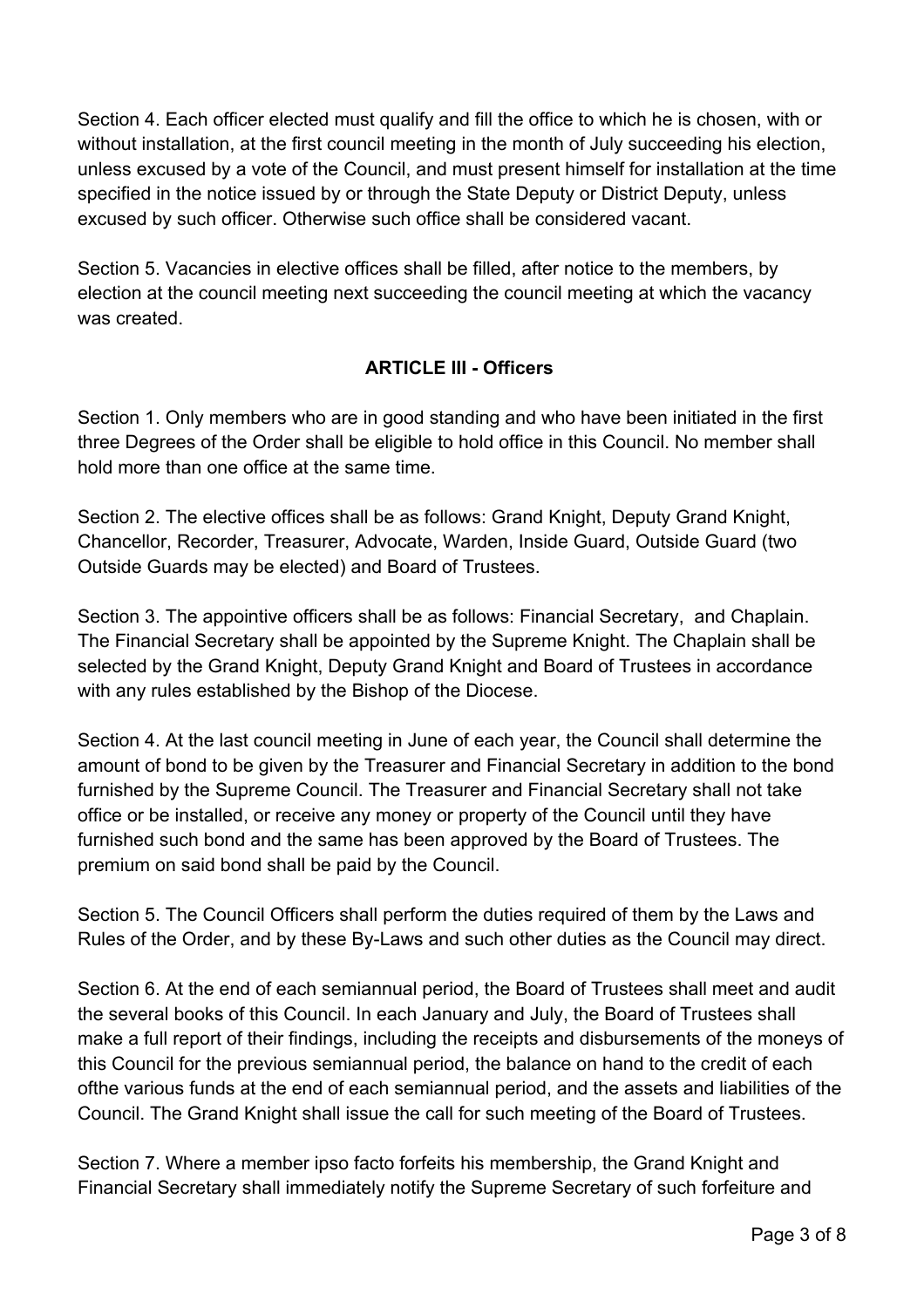shall immediately send notice in writing to the member. The notice shall state with particularity the reason for the forfeiture and the date the forfeiture occurred. In those cases relating to ipso facto forfeiture for failure to pay council dues, such notice shall not be sent to the Supreme Secretary or to the member until an officer or a member of the Retention Committee shall contact the member and endeavor to have him retain his membership.

Section 8. The Recorder shall file all reports in a filing book to be provided for that purpose and the same shall be preserved as a part of the records of this Council.

# **ARTICLE IV - Meetings**

Section 1. Monthly council meetings and officers' planning meetings shall be held at a date, time and location established by the Council. Ten members shall constitute a quorum at meetings.

Section 2. All meetings shall be presided over by the Grand Knight, who will ascertain from the Warden if all present members in good standing of the council, members in good standing of the Order, or invited guests.

Section 3. The agenda for council and officers' planning meetings shall conform to the standards established by the Supreme Knight and Board of Directors.

Section 4. Special meetings can be convened: (1) by vote of the Council at a preceding council meeting; (2) by vote of the officers and members at a preceding officers' planning meeting; or (3) by direction of the Grand Knight; (4) by the Grand Knight upon the written request of seven members stating the object of the meeting. Due notice of special meetings and their purpose shall be given to each member in the usual way and no other items shall be considered at any such meeting.

Section 5. Special meetings shall follow the order of business that is covered in ARTICLE IV, Section 3, noting that only the stated purpose of the special meeting shall be considered.

Section 6. It shall be the duty of all officers to attend all meetings In case of inability of any officer to attend a meeting, due notice shall be given to the Grand Knight and arrangements made to have all necessary books and papers in the possession of such officer at the meeting. If a Chair Officer is absent from a meeting, the presiding officer shalldesignate a member to act for him. If an elected officer, without reasonable excuse approved by the Grand Knight, is absent from three consecutive council meetings, the Grand Knight may report this fact to the District Deputy for such action under Section 92(b) of the Laws and Rules of the Order as the District Deputy deems appropriate.

Section 7. In the absence or inability of the Grand Knight the Deputy Grand Knight shall preside and he shall execute all of the duties of the Grand Knight. In the absence of the Grand Knight and Deputy Grand Knight the duty of presiding shall devolve on the other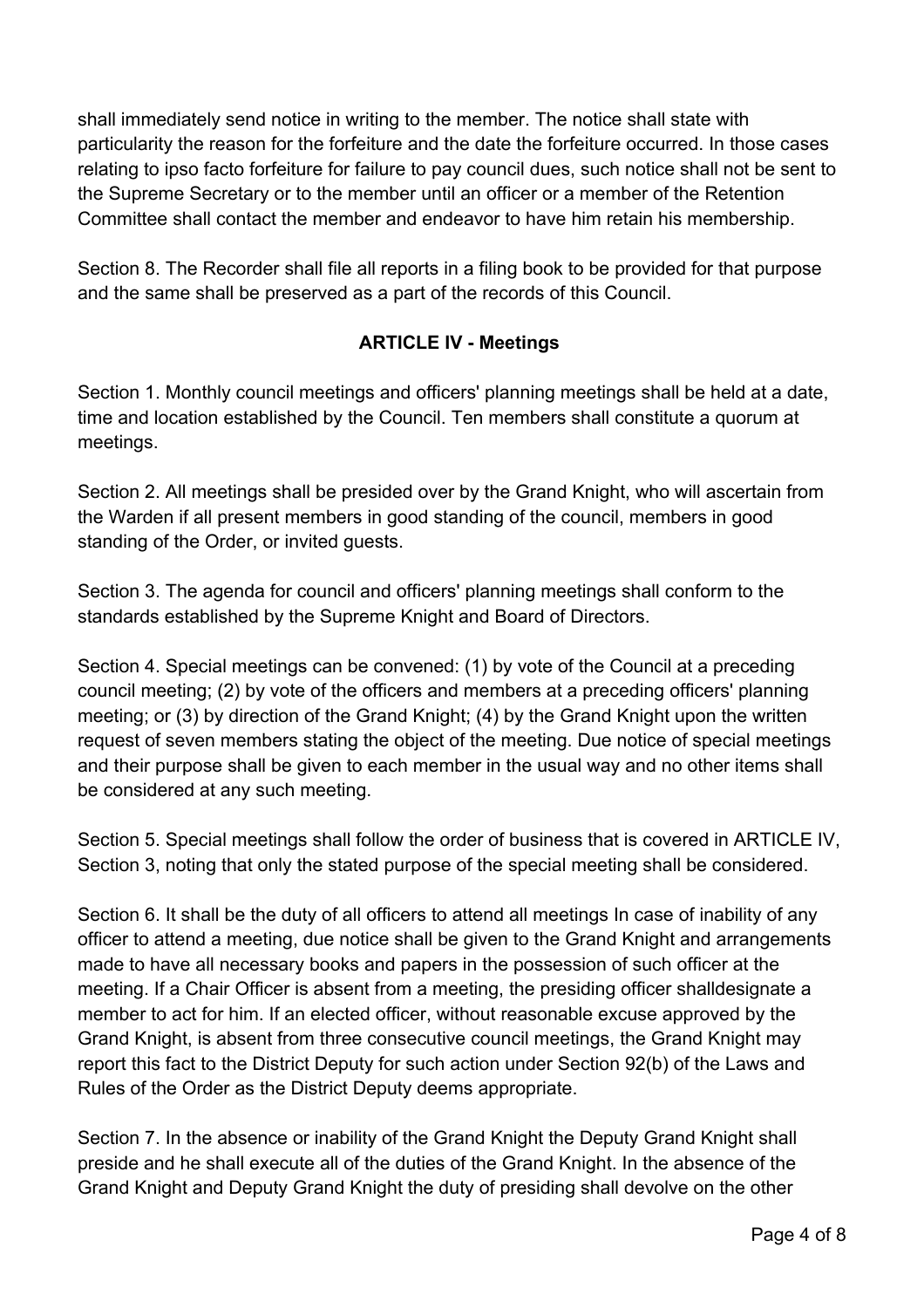officers of the Council in the order in which they are named in Section 126 of the Laws and Rules of the Order.

Section 8. If any meeting shall fall on a legal holiday, said meeting shall be held the following day unless the Council, by vote at a previous council meeting, annuls such meeting or fixes a different date for such meeting within the month for which it is scheduled.

# **ARTICLE V - Balloting for Candidates**

Section 1. The Grand Knight and Deputy Grand Knight shall privately inspect the ballot box, both before and after the ballot, and the Grand Knight shall announce the result. The Warden shall be responsible for the balloting of candidates and shall distribute ballots to all members present. He shall place the ballot box on the salutation table and take his place six feet therefrom. He shall then request that all officers vote and after they have voted, he shall request the members to vote. They shall advance in single file and deposit their ballots. No member shall pass the Warden until the member preceding him has voted. After all who desire to do so have voted, the Warden shall exhibit the ballot box to the Grand Knight and Deputy Grand Knight and they shall count the votes. If the number of negative ballots cast does not exceed one-half of the members present, the applicant shall be declared elected, otherwise rejected. The exact number of negative ballots shall not be stated. If more than one candidate is to be balloted for at a meeting, the Grand Knight may announce that thefirst ballot shall be a general one upon all the candidates, and if not more than one-half of those present shall cast negative ballots upon the such general ballot, no other ballots shall be taken. If such announcement is made, and no more than one-half negative ballots are cast upon said general ballot, all candidates so balloted for shall be declared elected. If more than one-half negative ballots are cast upon said general ballot, then an individual ballot shall be taken on each candidate.

# **ARTICLE VI - Committees**

Section 1. In addition to the Committees provided for in the Laws and Rules of the Order, the following Directors shall be appointed:

(a) Program Director whose goal will be the direct involvement and personal commitment of the council and membership in activities that will establish the Knights of Columbus as truly a Catholic, family, fraternal, service organization.

(b) Membership Director to have supervision of a comprehensive plan of recruitment and retention for his council.

(c) Director of Faith Activities to promote programs that will strengthen our members and their families in the faith, while supporting the work of the Church.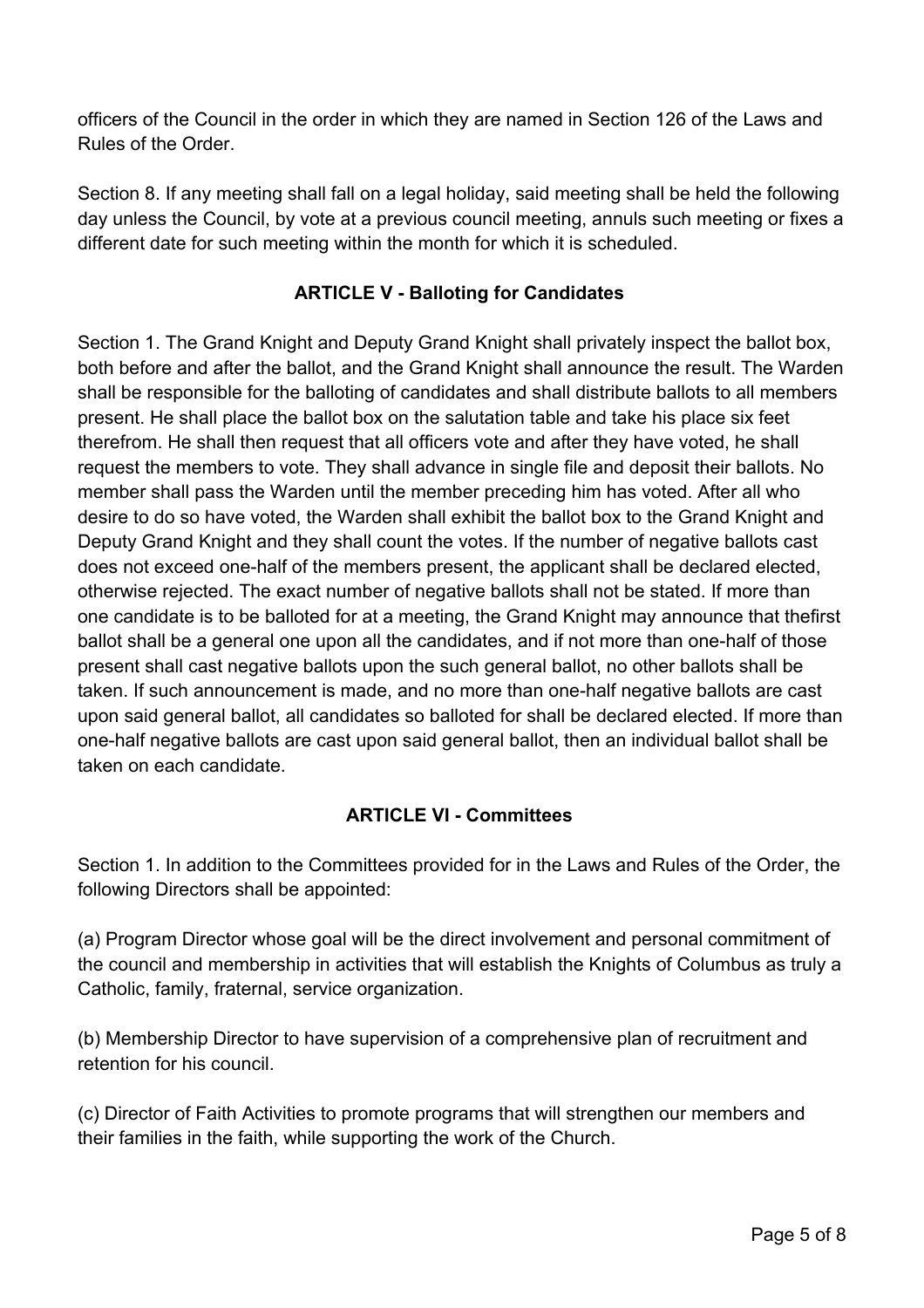(d) Director of Family Activities promote programs that strengthen the familial bond of our members and communities.

(e) Director of Community Activities to promote programs that positively shape our community by addressing the needs of its citizens.

(f) Director of Life Activities to promote programs that build a culture of life and civilization of love.

(g) Such other Committees as may be required by these By-Laws or may be established by the Council or its Grand Knight.

Section 2. Except as herein provided, all Committees shall be appointed by the Grand Knight and the first person named on the Committee shall act as Chairman thereof. Standing Committees shall serve for the current year or until their successors have been appointed. A majority of the Committee shall constitute a quorum.

# **ARTICLE VII - Funds**

Section 1. All moneys obtained from any source, by or through any person or persons, acting for or in the name of the Council or under its direction or authority, shall be considered Council Funds and shall be forthwith delivered to the Financial Secretary, who will give his official receipt therefore and who will report at each officers' planning meeting the amounts so received and from what source and shall deliver the same to the council Treasurer and take his receipt therefore.

Section 2. The Treasurer shall deposit all moneys received from the Financial Secretary in a bank to the credit of the council. Disbursements from this fund shall be made in accordance with the Laws of the Order and the rules promulgated on the Officers' Desk Reference. The depository bank shall be furnished with a copy of this section.

Section 3. No money in excess of 500.00 shall be paid or transferred from the Treasury of this Council, (except such moneys as the Council is called upon to regularly pay for its current expenses and as provided by the Laws and Rules of the Order or for purposes approved by the Supreme Council or Board of Directors), unless by a two-thirds vote of the members present and voting at a council meeting held subsequent to a council meeting at which notice in writing of a resolution of intention to pay or transfer such money and the purposes and amount to be paid or transferred shall have been given and regularly read.

Section 4. All bills shall be presented to the Recorder and referred to the Board of Trustees. In case a bill is not approved by the Board of Trustees, it shall be referred back to the Council for action.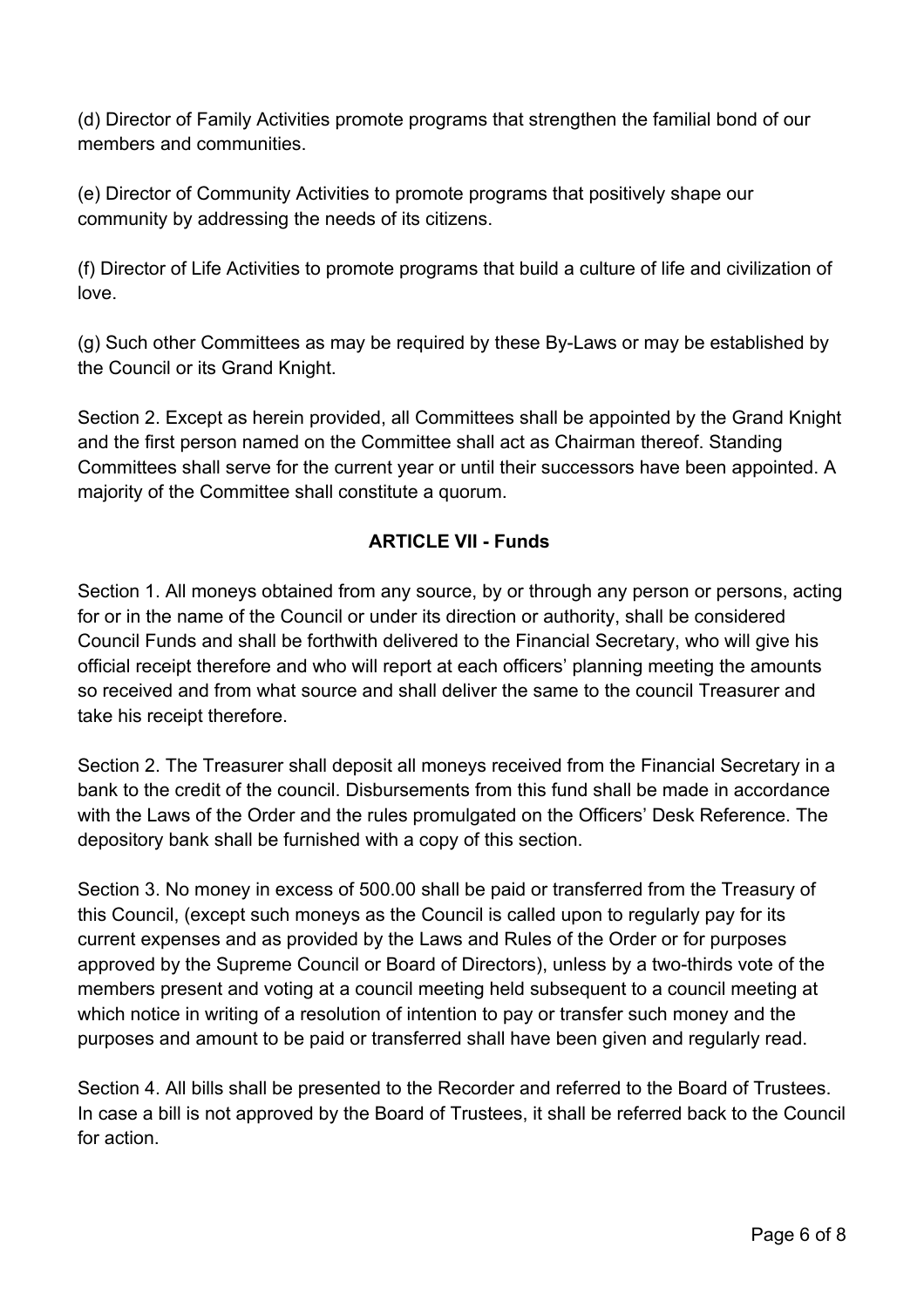Section 5. The sum of 500.00 shall be paid from the General Fund to the Financial Secretary and shall be known as the Relief Fund. A Relief Committee shall be composed of the Grand Knight, Financial Secretary and Treasurer and shall investigate the case of any brother who is reported to be in distress or in need of relief. If, in the Committee's judgment, the case is one deserving of assistance, the Committee shall have power to draw from this Relief Fund such reasonable sum of money to afford assistance as the circumstances of the case may require, provided that in no single case shall more than 100.00 be paid out without reference to and approval by the Council.

# **ARTICLE VIII - Funerals, Etc.**

Section 1. Upon the death of a member in good standing, the Grand Knight or his duly appointed respective(s) shall give notice to the members and, if time permits, shall request them to assemble and pay their respects to the memory of the deceased at a time and place to be indicated in such notice.

Section 2. When notice of the death of a member in good standing is received, the Grand Knight or his duly appointed respective(s) shall forward to the family of the deceased a message of condolence on behalf of the Council.

### **ARTICLE IX - Miscellaneous**

Section 1. These By-Laws may be amended by a two-thirds vote of the members present and voting at a council meeting held subsequent to a council meeting at which a resolution in writing providing for such amendment shall have been read and notice of the proposed amendment shall have been given to the members in writing or in the council publication at least five days prior to the second meeting.

Section 2. Procedure and debate shall be in accordance with the Laws and Rules of the Supreme Council, the Supreme Board of Directors, these By-Laws and the Rules of Parliamentary Law known as "Robert's Rules of Order."

These By-Laws adopted by vote of the Council, **October 28, 2021**.

James L Mc Closkey Grand Knight

Steven J. Bauerrnfeind Recorder

Date of Institution: May 1, 1991

Approved: October 30, 2021